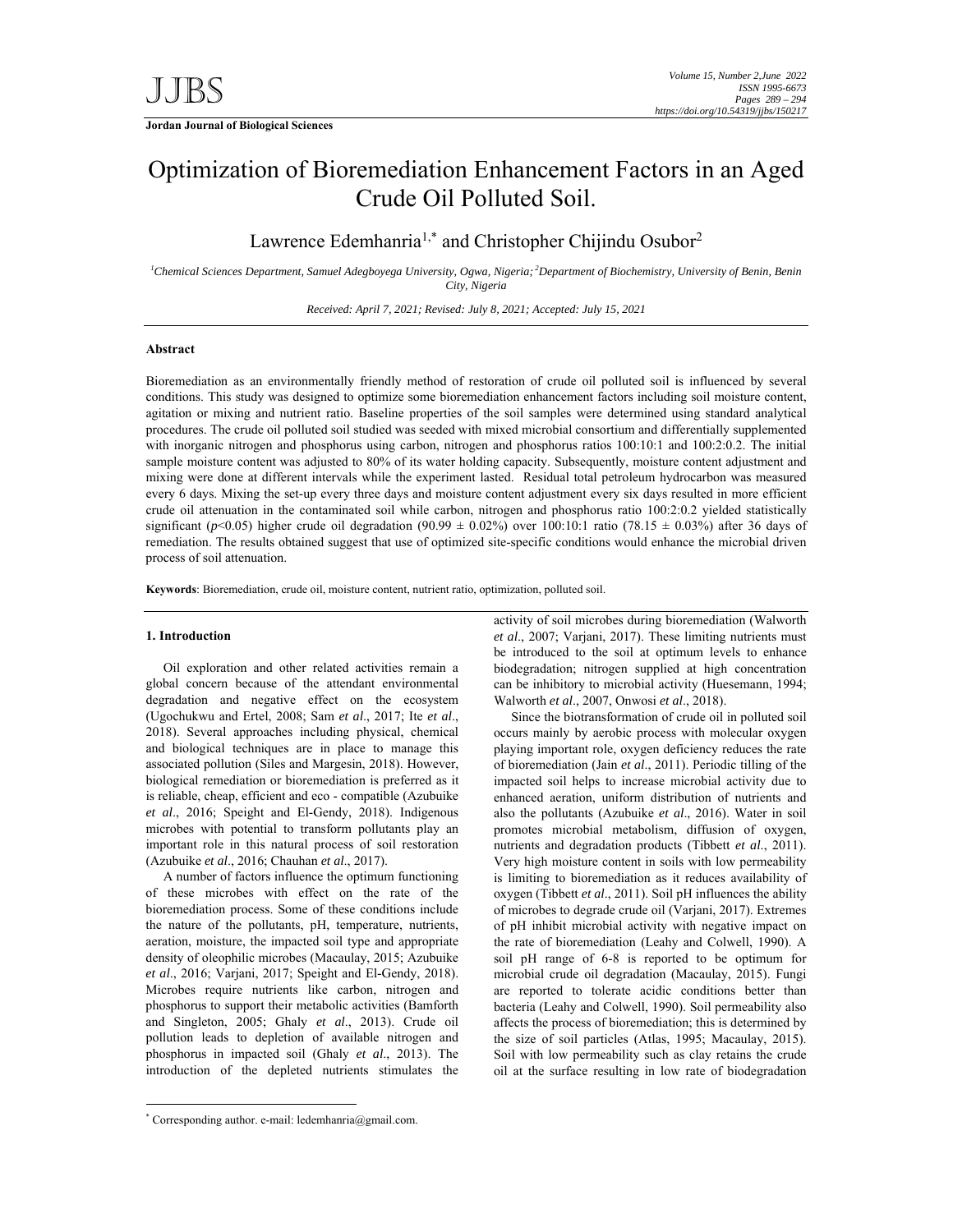while highly permeable soil such as sand is more susceptible to leaching of the pollutant to low oxygen region of the soil (Macaulay, 2015).

Within the limits of our literature surveyed, there are no reports of specified optimal conditions for bioremediation in the Niger Delta region of Nigeria; consequently, some factors including aeration (mixing), moisture content and nutrients were investigated in this study to establish sitespecific conditions that would enhance the potentials of indigenous microbes in the attenuation of aged crude oil polluted soil in this area.

## **2. Materials and Methods**

## *2.1. Soil Sample Collection and Preparation*

Soil samples were collected from Koko in Warri North Local Government Area of Delta State. The community is potentially exposed to environmental pollution arising from the industrial activities of a number of companies operating in the oil sector. Crude oil polluted soil sample was collected at a depth of 0-50 cm from a crude oil waste handling area while uncontaminated soil sample was collected from a fallow area without any history of crude oil pollution. The composite soil samples were aggregated, taken in sterile polythene bags, kept in ice packs and taken to the laboratory for use within twenty-four hours. The contaminated and uncontaminated soil samples were air – dried for five days and sieved using a 2 mm sieve.

## *2.2. Baseline Characterization of Soil Samples*

Standard analytical procedures were used to determine the following physicochemical properties of the soil samples. Soil temperature was measured on – site and in the laboratory using a digital probe thermometer:  $H -$ 9283 Multi – Thermometer (Almaw *et al*., 2017), gravimetric method of Reynolds (1970) was used for moisture content (MC), particle size analysis by hydrometer method (Bouyoucos, 1962), pH by method of McLean (1982), electrical conductivity by method of Richards (1954), porosity and bulk density by weighing bottle method (FAO, 1980), water holding capacity (WHC) by gravimetric method (FAO, 1980), total organic carbon by wet oxidation method (Walkley and Black, 1934), total nitrogen by modified Kjedahl method (FAO, 1980) and available phosphorus by modified sodium bicarbonate extraction (Wantanabe and Olsen, 1965; Olsen and Sommers, 1982).

# *2.3. Determination of Total Petroleum Hydrocarbon in Contaminated Soil*

Spectrophotometric method with n-hexane as the extraction solvent was used (USEPA, 2000; Urum *et al*., 2005, Akpe *et al*., 2015). Five grams contaminated soil sample was weighed into a Nalgene bottle with 5 g sodium sulphate and shaken vigorously to mix. Thereafter, 10 ml n-hexane was added; the bottle was covered and shaken vigorously for 5 min. The soil extract was carefully decanted into a conical flask and covered with foil paper. The extraction process was repeated three times with addition of 10 ml n-hexane to the Nalgene bottle containing the contaminated soil and shaken vigorously for 5 minutes. All extracts were pooled together and transferred to a 50 ml volumetric flask. The volume of the extract in the volumetric flask was adjusted to 50 ml with

n-hexane. An aliquot of 10 ml soil extract was centrifuged at 3000 rpm for 10 minutes. Absorbance of supernatant was estimated at 400 nm using a spectrophotometer. The concentration of crude oil in the extract was estimated from n-hexane/crude oil standard curve using the absorbance obtained according to Equation 1.

$$
TPH \left( \text{mg/kg} \right) = \frac{C \times V \times DF}{W} \tag{1}
$$

Where:  $C =$  concentration of crude oil in the extract estimated from the standard curve.  $V = Total$  volume of the n-hexane/crude oil extract. DF = Dilution factor. W = Mass of soil used

## *2.4. Daily Moisture Content Monitoring*

Three (3) kilograms each of contaminated soil was weighed into 7 plastic containers. The MC of the soil was adjusted to  $60 - 80\%$  of WHC. The containers were kept in the laboratory under ambient condition and subjected to agitation daily. A container was used to estimate MC daily by gravimetric method (Reynolds, 1970) till MC was ≤ 60% of sample WHC.

# *2.5. Evaluation of Effect of Agitation and Moisture Content on Crude Oil Degradation in the Contaminated Soil*

Three (3) kilograms each of polluted soil was weighed into 4 plastic containers per group (5 groups) and control. Each container was amended with microbial consortium, composed of all microbial isolates with  $>50\%$  crude oil degradation potential from our previous work (Edemhanria et al., 2020), and nutrient at carbon, nitrogen, phosphorus ratio 100:2:0.2. Urea was used as source of nitrogen while potassium dihydrogen phosphate supplied phosphorus. Sample MC was adjusted to 80% of WHC. Each group was subjected to the following treatment at the specified interval indicated in Table 1. Crude oil degradation was measured as residual total petroleum hydrocarbon at 6 days interval for 24 days following the procedure described earlier.

**Table 1.** Treatment groups and intervals investigated

|                | Treatment Interval (days) |                     |
|----------------|---------------------------|---------------------|
| Group          | Agitation                 | Moisture Adjustment |
| A <sub>1</sub> | Daily                     | 3                   |
| A2             | 3                         | 3                   |
| A <sub>3</sub> | Daily                     | 6                   |
| A <sub>4</sub> | 6                         | 6                   |
| A <sub>5</sub> | 3                         | 6                   |
| Control        | None                      | None                |

*2.6. Effect of Carbon, Nitrogen and Phosphorus Ratio on Crude Oil Degradation in Soil* 

Three (3) kilograms each of crude oil polluted soil was weighed into 7 plastic containers per group (2 groups) and subjected to the following treatment: Group one was treated with microbial consortium and supplemented with nutrient at carbon, nitrogen and phosphorus ratio 100:10:1 while Group two had microbial consortium with nutrient supplementation at ratio 100:2:0.2. The MC of the contaminated soil sample was adjusted to  $60 - 80\%$  field WHC for both groups. Each container was agitated every 3 days and moisture adjustment done every 6 days in both groups. The experiment lasted for 36 days with residual TPH evaluated every 6 days.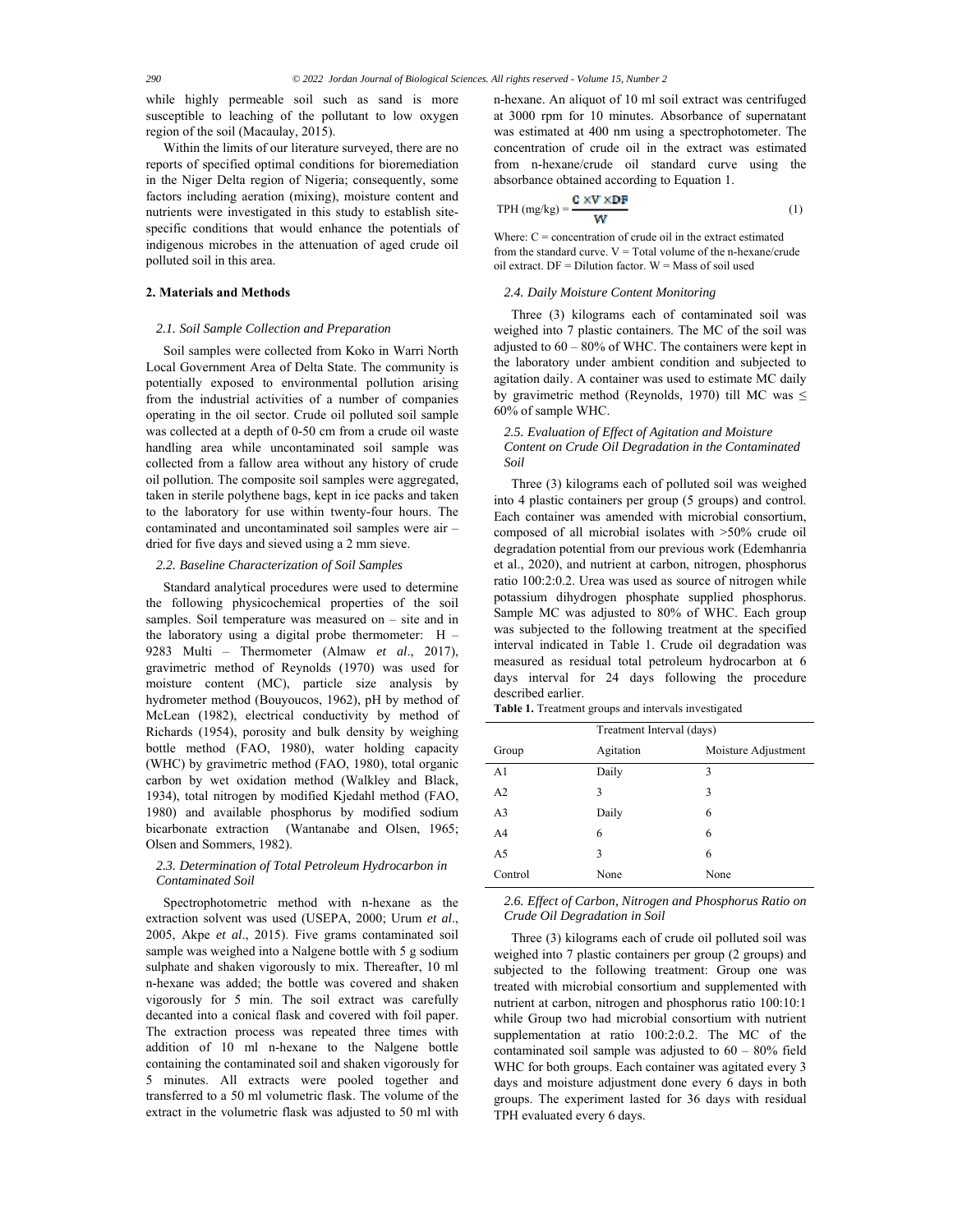#### *2.7. Data Analysis*

All experiments were performed in triplicates, and data were analyzed using International Business Machines (IBM) Statistical Package for the Social Sciences (SPSS) Statistics 23 software for Windows. The data were presented as mean  $\pm$  standard error (SE). One-way Analysis of Variance (ANOVA) was used in comparing the means followed by Duncan's Multiple Range (DMRT) Post Hoc test. Student's t test was used to compare means for the nutrient ratios studied. *P*<0.05 was taken as statistically significant.

# **3. Results and Discussion**

The soil is a key natural resource and part of the terrestrial ecosystem; it serves as habitat to an enormous diversity of organisms such as microorganisms, insects, earthworms and other invertebrates while also supporting plant growth and other agricultural practices (Dominati *et al*., 2010; Blum, 2013). However, the sustainable use of the soil as a key natural resource and its ability to function can be affected by a number of activities including pollution (Polyak *et al*., 2018). This is particularly true of Nigeria's Niger Delta where soil pollution from crude oil exploration and utilization is a major issue (Sam *et al*., 2017; Ite *et al*., 2018). Baseline site characterization is useful in the identification of pollutants and establishing their effect on the properties of the impacted soil (Azubuike *et al*., 2016). In this study, the baseline data presented in Table 2 confirmed crude oil pollution with TPH level higher than the regulatory intervention limit of 5000 mg/kg in Nigeria (DPR, 2002). Some soil properties are affected by crude oil in an impacted-soil (Bosma *et al*., 1997; Michel and Fingas, 2016). This possibly explains the higher values for electrical conductivity, bulk density and WHC in the polluted soil compared to the uncontaminated soil (Barua *et al*., 2011). Other properties like pH, porosity, total nitrogen and available phosphorus were higher in the uncontaminated soil compared to the contaminated sample. The sandy nature, porosity and the pH of the contaminated soil supports leaching and possible contamination of the ground water (Blum, 2013; Michel and Fingas, 2016). However, the low silt and clay content of the soil is suitable for microbial activity that drives bioremediation (Vidali, 2001). The acidic nature of the soil in Koko area due to petroleum hydrocarbon contamination corroborates report by Imasuen *et al*. (2014). The leaching of the basic cations due to heavy annual rainfall in the area (Imasuen *et al*., 2014) and production of organic acid intermediates from microbial action on the oil contributed to the acidic pH (Nwachukwu and Ugoji, 1995; Barua *et al*., 2011).

| Parameter                                     | Contaminated       | Uncontaminated    |
|-----------------------------------------------|--------------------|-------------------|
| Particle size distribution                    |                    |                   |
| Clay(%)                                       | $4.23 \pm 0.14$    | $4.26 \pm 0.15$   |
| $Silt (\%)$                                   | $1.78 \pm 0.19$    | $1.64 \pm 0.26$   |
| Sand $(\% )$                                  | $94.00 \pm 0.30$   | $94.47 \pm 0.34$  |
| pH                                            | $5.55 \pm 0.05$    | $6.68 \pm 0.31$   |
| Temperature $(^{\circ}C)$                     | $28.70 \pm 0.12$   | $28.93 \pm 0.30$  |
| <b>Electrical Conductivity</b>                | $133.00 \pm 3.61$  | $74.53 \pm 2.85$  |
| $(\mu S/cm)$                                  | $1.31 \pm 0.02$    | $1.24 \pm 0.02$   |
| Bulk Density $(g/cm^3)$                       | $9.44 \pm 0.09$    | $7.15 \pm 0.37$   |
| Moisture Content (%)                          | $50.72 \pm 0.76$   | $53.21 \pm 0.65$  |
| Porosity (%)                                  | $24.26 \pm 0.63$   | $9.47 \pm 0.44$   |
| Water Holding Capacity<br>(%)                 | $2.87 \pm 0.49$    | $0.61 \pm 0.16$   |
| Total Organic Carbon                          | $265.87 \pm 3.41$  | $289.18 \pm 1.73$ |
| $(\%)$                                        | $40.47 \pm 2.38$   | $48.07 \pm 2.09$  |
| Total Nitrogen (mg/kg)                        | $9906.40 \pm 1.48$ | ND                |
| Available Phosphorus<br>(mg/kg)               |                    |                   |
| <b>Total Petroleum</b><br>Hydrocarbon (mg/kg) |                    |                   |

**Table 2**: Physicochemical properties of soil samples

## Values are mean  $\pm$  SE. ND is not determined.

# *3.1. Effect of Agitation and Moisture Content on Crude Oil Degradation in Polluted Soil*

The various combinations of mixing or agitation and moisture content replenishment studied yielded different results for residual total petroleum hydrocarbon performed every 6 days. The results are presented in Figure 1. All treatment groups evaluated were significantly different from the control  $(p<0.05)$  with higher crude oil degradation. However, A5 with  $79.34 \pm 0.03\%$  crude oil degradation following sample agitation every 3 days and moisture adjustment every 6 days for 24 days was more efficient, and so it was used in further experiments in the study. The daily monitoring of the MC of the contaminated soil sample after adjustment to about 80% of field WHC revealed that this reduced to  $57.34 \pm 0.72\%$  on day 5 at room temperature (Table 3). The minimum benchmark WHC for optimum bioremediation used in this study was 60% (Bahmani *et al*., 2018).

# *3.2. Effect of CNP Ratio on Crude Oil Degradation in Polluted Soil*

The CNP ratio 100:10:1 that is widely reported in literature to be the optimum nutrient ratio for microbial transformation of crude oil in soil was compared with CNP ratio 100:2:0.2. The later resulted in  $90.99 \pm 0.02\%$  against  $78.15 \pm 0.03\%$  of the former (Figure 2) after 36 days. This difference was significant ( $p<0.05$ ).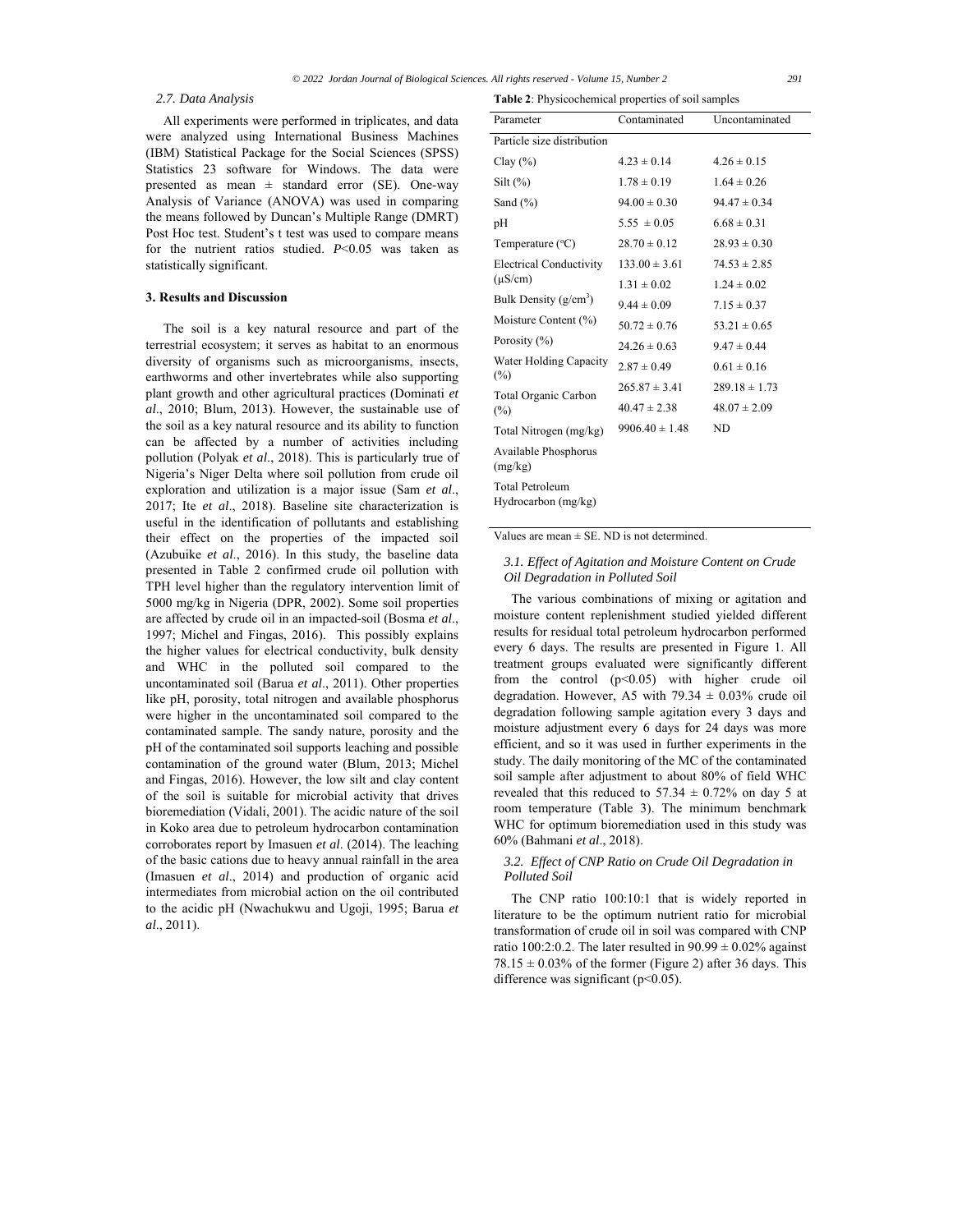**Table 3.** Daily moisture content monitoring in contaminated soil sample after moisture adjustment

| Day            | Moisture Content (%) | Water Holding Capacity (%) |
|----------------|----------------------|----------------------------|
|                | $9.44 \pm 0.09*$     | $38.91 \pm 0.38$           |
| $\theta$       | $19.49 \pm 0.10$     | $80.33 \pm 0.42$           |
| 1              | $19.01 \pm 0.19$     | $78.34 \pm 0.78$           |
| $\overline{c}$ | $18.46 \pm 0.10$     | $76.09 \pm 0.42$           |
| 3              | $16.96 \pm 0.30$     | $69.92 \pm 1.26$           |
| 4              | $15.05 \pm 0.10$     | $62.03 \pm 0.41$           |
| 5              | $13.91 \pm 0.17$     | $57.34 \pm 0.72$           |
| 6              | $12.48 \pm 0.21$     | $51.42 \pm 0.85$           |

Values are mean  $\pm$  SE of triplicate determinations. \*Moisture content of sample before adjustment to 80% of water holding cpacity. Baseline water holding capacity =  $24.26 \pm 0.63$ %.



**Figure 1**. Effect of agitation and moisture adjustment on crude oil degradation. A1 (daily agitation with moisture adjustment every 3 days), A2 (agitation and moisture adjustment every 3 days), A3 (daily agitation and moisture adjustment every 6 days), A4 (agitation and moisture adjustment every 6 days), A5 (agitation every 3 days and moisture adjustment every 6 days).



**Figure 2**: Effect of carbon, nitrogen and phosphorus ratio on crude oil degradation in polluted soil. A (100:10:1) and B (100:2:0.2).

Agitation (mixing) every 3 days and moisture content adjustment every 6 days resulted in more efficient crude oil degradation in this research. These strategies have been reported to enhance oil degradation (Azubuike *et al*., 2016). Periodic tilling or agitation of soil increases microbial activity during bioremediation through improved aeration, increased nutrient availability and also pollutants (Tibbett *et al*., 2011; Azubuike *et al*., 2016). Adequate water is needed for growth and mobility of microbes as well as movement of nutrients, oxygen and waste products

(Bahmani *et al*., 2018). The addition of water at regular intervals helps to compensate for moisture loss due to evaporation and maintain optimum level of moisture content in the soil during bioremediation (Bahmani *et al*., 2018).

Microbes in soil require nutrients like carbon, nitrogen and phosphorus to support their metabolic activities (Bamforth and Singleton, 2005; Ghaly *et al*., 2013). The indigenous oleophilic microbes in a crude oil polluted soil mineralize the pollutant as source of carbon to bring about a distortion of the nutrient ratio following depletion of available nitrogen and phosphorus in the impacted soil with time (Ghaly *et al*., 2013). This is responsible for the lower values of total nitrogen and available phosphorus obtained in this study for the polluted soil (Table 2). The addition of the limiting nutrients (nitrogen and phosphorus) to the crude oil polluted soil stimulates microbial metabolic activities during the remediation process (Walworth *et al*., 2007; Jiang *et al*., 2016; Safdari *et al*., 2018).

 Several nutrient sources that may be organic or inorganic have been used to enhance bioremediation (Koshlaf *et al*., 2016; Kumari *et al*., 2016). Quantification of required nutrient level in bioremediation studies is easier when inorganic nutrients are used (Suja *et al*., 2014; Shahi *et al*., 2016). Achieving the desired CNP ratio is an important consideration in bioremediation optimization (Huesseman, 1994; Onwosi *et al*., 2018). Urea containing 46.6% of nitrogen and potassium dihydrogen phosphate composed of 22.8% phosphorus were used in this study. Again, the limiting nutrients when supplied at high concentration to the bioremediation system can inhibit microbial activity hence the need for optimum CNP ratio (Huesemann, 1994; Walworth *et al*., 2007). Although the CNP ratio 100:10:1 has been reported to be the optimum ratio for oil bioremediation in soil (Wu *et al*., 2016), in this study,  $90.99 \pm 0.02\%$  degradation with CNP ratio of 100:2:0.2 after 36 days remediation was significantly different from  $78.15 \pm 0.03\%$  obtained with CNP ratio 100:10:1.

## **4. Conclusion**

The widespread crude oil pollution with the associated negative impact on the environment in oil producing regions of Nigeria requires an enhanced strategy for bioremediation, which is the preferred cleanup approach. Such a plan will benefit from site-specific characterization to identify its peculiarity that will be factored into the design of an effective restoration approach. In this study, the optimization of parameters including agitation, moisture level and nutrient ratio enhanced the rate of bioremediation of aged crude oil polluted soil.

### **Acknowledgement**

The authors acknowledge the facilities provided by the Department of Chemical Sciences, Samuel Adgboyega University, Ogwa, Edo State, Nigeria. No funding was received for this research.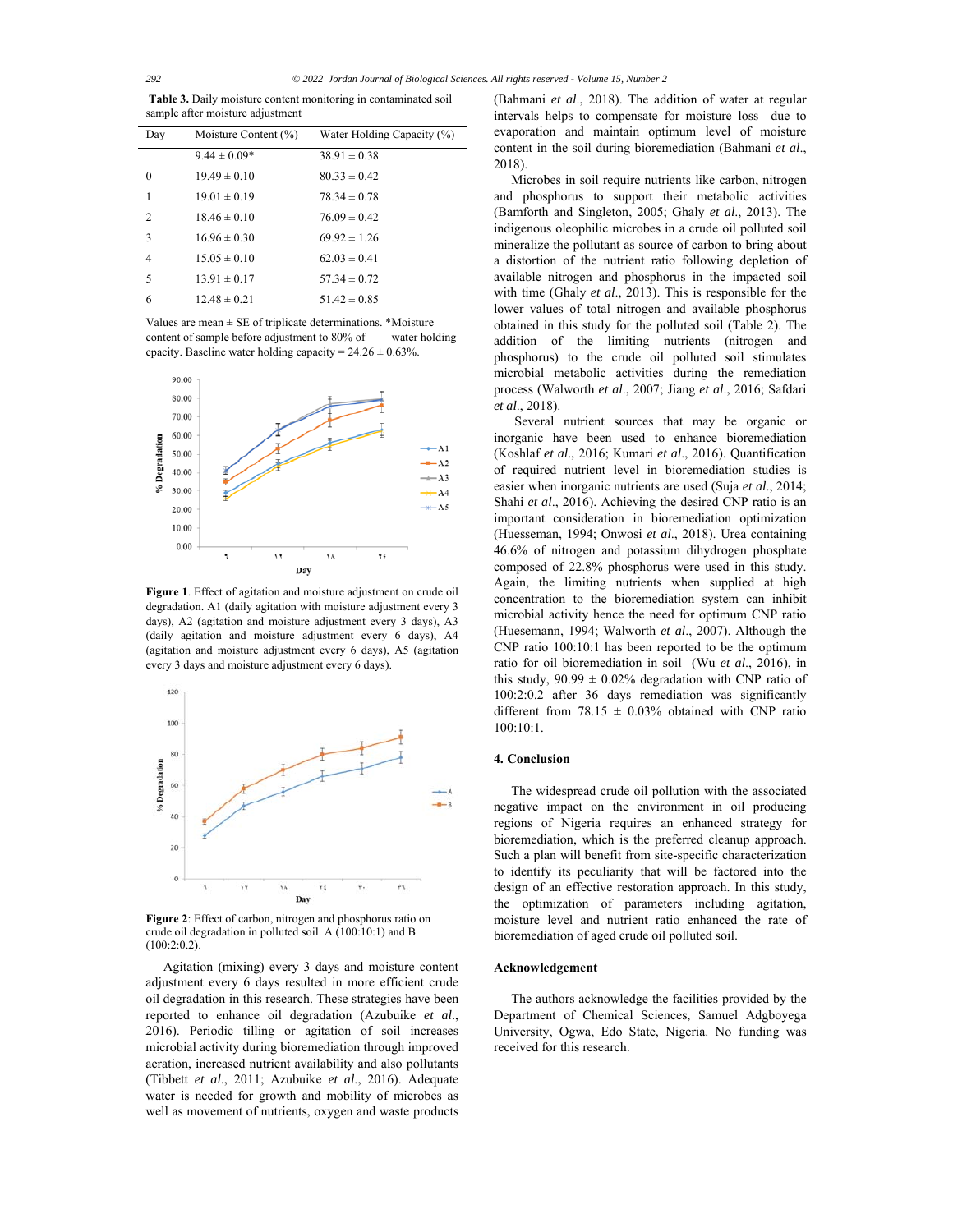## **References**

Akpe AR, Esumeh FI, Aigere SP, Umanu G and Obiazi H. 2015. Efficiency of plantain peels and guinea corn shaft for bioremediation of crude oil polluted soil. *J Microbiol Res*, **5**(1): 31-40.

Almaw AA, Naveen KSK and Akshaya KA. 2017. Soil temperature sensors in agriculture and the role of nanomaterials in temperature sensors preparation. *Int J Eng Manuf Sci*, **7**(2): 363- 372.

Atlas RM. (1995). Petroleum biodegradation and oil spill bioremediation. *Mar Pollut Bull*, **31**: 178-182.

Azubuike CC, Chikere CB and Okpokwasili GC. 2016. Bioremediation techniques - classification based on site of application: principles, advantages, limitations and prospects. *World J Microbiol Biotechnol*, **32**: 180.

Bahmani F, Ataei SA and Mikaili MA. 2018. The effect of moisture content variation on the bioremediation of hydrocarbon contaminated soils: modelling and experimental investigation. *J Environ Anal Chem*, **5**: 236-242.

Bamforth SM and Singleton I. 2005. Bioremediation of polycyclic aromatic hydrocarbons: Current knowledge and future directions. *J Chem Technol Biotechnol*, **80**: 723-736.

Barua D, Buragohain J and Sarma SK. 2011. Certain physicchemical changes in the soil brought about by contamination of crude oil in two oil fields of Assam, NE India. *Eur J Exp Biol*, **1**(3): 154-161.

Blum WEH. 2013. Soil and land resources for agricultural production: general trends and future scenarios – a worldwide perspective. *Int Soil Water Conserv Res*, **1**(3): 1-14.

Bosma TNP, Middeldorp PJM, Schraa G and Zehnder AJB. 1997. Mass transfer limitation of biotransformation: quantifying bioavailability. *Environ Sci Technol*, **31**: 248– 252.

Bouyouces GJ. 1962. Hydrometer method improved for making particle- size analysis of soils. *Agron J*, **53**: 464-465.

Chauhan M, Solanki M and Nehra K. 2017. Putative mechanism of cadmium bioremediation employed by resistant bacteria. *Jordan J Biol Sci*, **10**(2): 101-107

Department of Petroleum Resources 2002. Environmental guidelines and standards for the petroleum industry in Nigeria (EGASPIN), DPR, Lagos, Nigeria.

Dominati E, Patterson M and Mackay A. 2010. A frame work for classifying and quantifying national capital and ecosystem services of soils. *Ecol Econ*, **69**:1858-1868.

Edemhanria L, Daodu AA, Ebhohimen IE and Osubor CC. 2020. Crude oil utilization and degradation potential of microbes isolated from aged crude oil polluted soil in Niger Delta, Nigeria. *Nat Resour Sustainable Dev*, **10**(2): 262-271.

Food and Agriculture Organization - FAO. 1980. Soil testing and plant analysis a basis for fertilizer ecommendations. FAO Soils Bulletin 38/2, FAO, Rome, Italy.

Ghaly AE, Yusran A and Dave DF. 2013. Effects of biostimulation and bioaugmentation on the degradation of pyrene in soil. *J Bioremediat Biodegrad*, **S5**: 001.

Huesemann MH 1994. Guidelines for land – treating petroleum hydrocarbon – contaminated soils. *J Soil Contam*, **3**(3): 299-318.

Imasuen OI, Galasi DT and Omorogieva OM. 2014. Impact assessment and bioremediation of oil contaminated soil: a case study of Koko and Ajoki communities, Niger Delta Nigeria. *J Appl Sci Environ Manage*, **18**(1): 55-60.

Ite AE, Harry TA, Obadimu CO, Asuaiko ER and Inim IJ. 2018. Petroleum hydrocarbon contamination of surface water and groundwater in the Niger Delta region of Nigeria. *J Environ Pollut Human Health*, **6**(2): 51-61.

Jain PK, Gupta VK, Gaur RK, Lowry M, Jaroli DP and Chauhan UK. 2011. Bioremediation of petroleum contaminated soil and water. *Res J Environ Toxicol*, **5**:1 – 26.

Jiang Y, Brassington KJ, Prpich G, Paton GI, Semple KT, Pollard SJT and Coulon F. 2016. Insights into the biodegradation of weathered hydrocarbons in contaminated soils by bioaugmentation and nutrient stimulation. *Chemosphere*, **161**: 300–307.

Koshlaf E, Shahsavari E, Aburto-Medina A, Taha M, Haleyur N, Makadia TH, Morrison PD and Ball AS. 2016. Bioremediation potential of diesel-contaminated Libyan soil. *Ecotoxicol Environ Saf*, **133**: 297–305.

Kumari B, Singh SN and Singh DP. 2016. Induced degradation of crude oil mediated by microbial augmentation and bulking agents. *Int J Environ Sci Technol,* **13**: 1029-1042.

Leahy JG and Colwell RR. 1990. Microbial degradation of hydrocarbons in the environment. *Microbiol Mol Biol Rev*, **54**: 305–315.

Macaulay BM. 2015. Understanding the behavior of oil – degrading microorganisms to enhance the microbial remediation of spilled petroleum. *Appl Ecol Environ Res*, **13**(1): 247-262.

McLean EO 1982. Soil pH and lime requirement. In: Page AL (Ed). Methods of soil analysis. Agron. No 9, Part 2: Chemical and microbiological properties, second ed. American Society of Agronomy Madison, WI, USA, pp 199 - 223.

Michel J and Fingas M. 2016. Oil spill causes, consequences, prevention and countermeasures. In: Crawley GM (Ed.), **Fossil Fuels**, World Scientific, pp 159-201.

Nwachukwu SU and Ugoji EO. 1995. Impacts of crude petroleum spills on microbial communities of tropical soils. *Int J Ecol Environ Sci*, **21**: 169-176.

Olsen SR and Sommers LE. 1982. Phosphorus. In: Page AL (Ed). Methods of soil analysis. Agron. No 9, Part 2: Chemical and microbiological properties, second ed. American Society of Agronomy Madison, WI, USA, pp 403-430.

Onwosi CO, Nwankwegu AS, Enebechi CK, Odimba JN, Nwuche CO and Igbokwe VC. 2018. Bioremediation of Soil Contaminated with Diesel Using Inorganic Nitrogen Sources: Incorporating nth-Order Algorithm in the Evaluation of Process Kinetics. *Soil Sediment Contam*, **27**:1-19.

Polyak YM, Bakina LG, Chugunova MV, Mayachkina NV, Gerasimov AO, and Bure VM. 2018. Effect of remediation strategies on biological activity of oil-contaminated soil- A field study. *Int Biodeterior Biodegradation*, **126**:57-68.

Reynolds SG. 1970. The gravimetric method of soil moisture determination. *J Hydrol*, **11**:258-273.

Richards LA. 1954. Diagnosis and improvement of Saline and Alkaline soils. USDA Agricultural Handbook, Washington, D.C.

Safdari MS, Kariminia HR, Rahmati M, Fazlollahi F, Polasko A, Mahendra S, Wilding WV and Fletcher TH. 2018. Development of bioreactors for comparative study of natural attenuation, biostimulation, and bioaugmentation of petroleum-hydrocarbon contaminated soil. *J Hazard Mater*, **342**: 270–278.

Sam K, Coulon F and Prpich G. 2017. Management of petroleum hydrocarbon contaminated sites in Nigeria: Current challenges and future direction. *Land Use Policy*, **64**: 133-144.